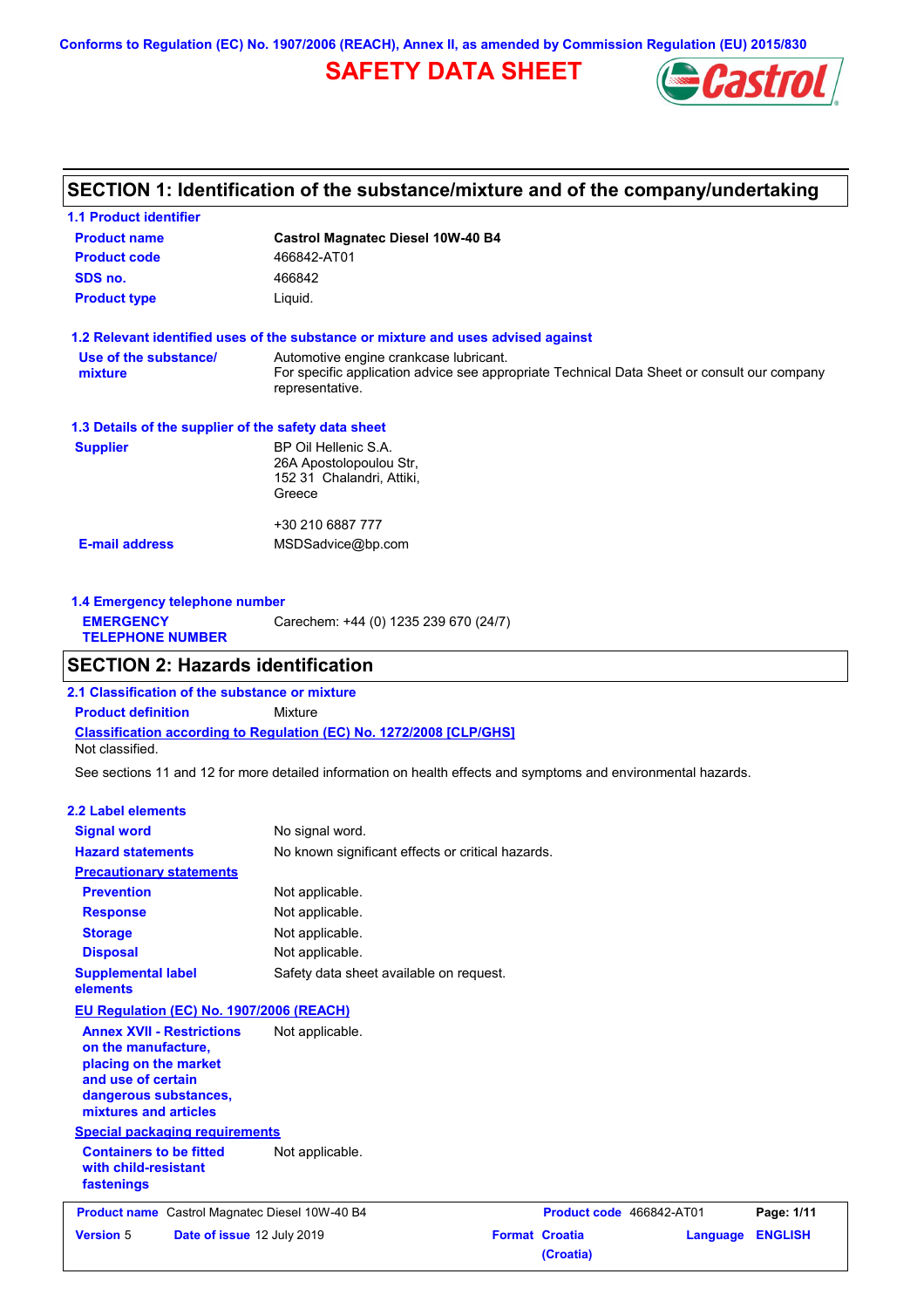## **SECTION 2: Hazards identification**

| <b>Tactile warning of danger</b>                                                                                         | Not applicable.                                                                                                                                                                                                                          |
|--------------------------------------------------------------------------------------------------------------------------|------------------------------------------------------------------------------------------------------------------------------------------------------------------------------------------------------------------------------------------|
| 2.3 Other hazards                                                                                                        |                                                                                                                                                                                                                                          |
| <b>Results of PBT and vPvB</b><br>assessment                                                                             | Product does not meet the criteria for PBT or vPvB according to Regulation (EC) No. 1907/2006,<br>Annex XIII.                                                                                                                            |
| <b>Product meets the criteria</b><br>for PBT or vPvB according<br>to Regulation (EC) No.<br><b>1907/2006, Annex XIII</b> | This mixture does not contain any substances that are assessed to be a PBT or a vPvB.                                                                                                                                                    |
| Other hazards which do<br>not result in classification                                                                   | $\triangleright$ efatting to the skin.<br>USED ENGINE OILS<br>Used engine oil may contain hazardous components which have the potential to cause skin<br>cancer.<br>See Toxicological Information, section 11 of this Safety Data Sheet. |
|                                                                                                                          | Experimental data on one or more of the components has been used to determine all or part of                                                                                                                                             |

the hazard classification of this product.

## **SECTION 3: Composition/information on ingredients**

Mixture

#### **3.2 Mixtures**

## **Product definition**

Highly refined base oil (IP 346 DMSO extract < 3%). Proprietary performance additives.

| <b>Product/ingredient</b><br>name                                                                                                | <b>Identifiers</b>               | % | <b>Requiation (EC) No.</b><br>1272/2008 [CLP]                             | <b>Type</b> |
|----------------------------------------------------------------------------------------------------------------------------------|----------------------------------|---|---------------------------------------------------------------------------|-------------|
| Phosphorodithioic acid, mixed O,O-bis REACH #: 01-2119493626-26 $\leq$ 3<br>(1,3-dimethylbutyl and iso-Pr) esters,<br>zinc salts | EC: 283-392-8<br>CAS: 84605-29-8 |   | <b>Skin Irrit. 2. H315</b><br>Eve Dam. 1. H318<br>Aquatic Chronic 2, H411 | [1]         |
|                                                                                                                                  |                                  |   |                                                                           |             |

**See Section 16 for the full text of the H statements declared above.**

## Type

[1] Substance classified with a health or environmental hazard

[2] Substance with a workplace exposure limit

[3] Substance meets the criteria for PBT according to Regulation (EC) No. 1907/2006, Annex XIII

[4] Substance meets the criteria for vPvB according to Regulation (EC) No. 1907/2006, Annex XIII

[5] Substance of equivalent concern

[6] Additional disclosure due to company policy

Occupational exposure limits, if available, are listed in Section 8.

## **SECTION 4: First aid measures**

## **4.1 Description of first aid measures**

| Eye contact                       | In case of contact, immediately flush eyes with plenty of water for at least 15 minutes. Eyelids<br>should be held away from the eyeball to ensure thorough rinsing. Check for and remove any<br>contact lenses. Get medical attention.             |
|-----------------------------------|-----------------------------------------------------------------------------------------------------------------------------------------------------------------------------------------------------------------------------------------------------|
| <b>Skin contact</b>               | Wash skin thoroughly with soap and water or use recognised skin cleanser. Remove<br>contaminated clothing and shoes. Wash clothing before reuse. Clean shoes thoroughly before<br>reuse. Get medical attention if irritation develops.              |
| <b>Inhalation</b>                 | If inhaled, remove to fresh air. In case of inhalation of decomposition products in a fire,<br>symptoms may be delayed. The exposed person may need to be kept under medical<br>surveillance for 48 hours. Get medical attention if symptoms occur. |
| <b>Ingestion</b>                  | Do not induce vomiting unless directed to do so by medical personnel. Get medical attention if<br>symptoms occur.                                                                                                                                   |
| <b>Protection of first-aiders</b> | No action shall be taken involving any personal risk or without suitable training. It may be<br>dangerous to the person providing aid to give mouth-to-mouth resuscitation.                                                                         |

#### **4.2 Most important symptoms and effects, both acute and delayed**

See Section 11 for more detailed information on health effects and symptoms.

|                     | <b>Potential acute health effects</b>                         |                                                                                             |          |                |
|---------------------|---------------------------------------------------------------|---------------------------------------------------------------------------------------------|----------|----------------|
| <b>Inhalation</b>   | delayed following exposure.                                   | <b>Exposure to decomposition products may cause a health hazard. Serious effects may be</b> |          |                |
| Ingestion           | No known significant effects or critical hazards.             |                                                                                             |          |                |
| <b>Skin contact</b> | Defatting to the skin. May cause skin dryness and irritation. |                                                                                             |          |                |
| Eye contact         |                                                               | Not classified as an eye irritant. Based on data available for this or related materials.   |          |                |
|                     | <b>Product name</b> Castrol Magnatec Diesel 10W-40 B4         | Product code 466842-AT01                                                                    |          | Page: 2/11     |
| <b>Version 5</b>    | Date of issue 12 July 2019                                    | <b>Format Croatia</b>                                                                       | Language | <b>ENGLISH</b> |
|                     |                                                               | (Croatia)                                                                                   |          |                |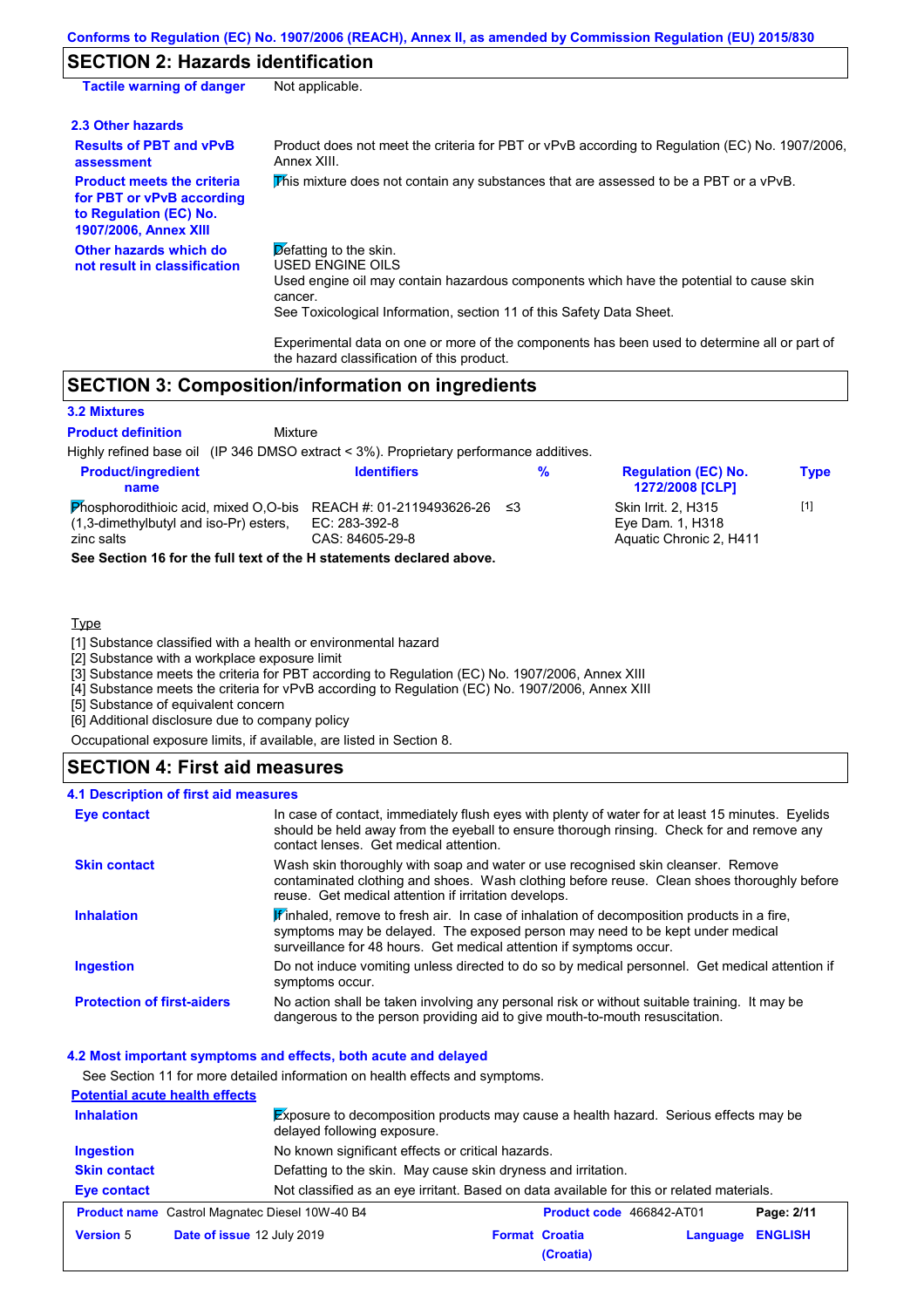# **SECTION 4: First aid measures**

|                     | Delayed and immediate effects as well as chronic effects from short and long-term exposure                        |
|---------------------|-------------------------------------------------------------------------------------------------------------------|
| <b>Inhalation</b>   | Overexposure to the inhalation of airborne droplets or aerosols may cause irritation of the<br>respiratory tract. |
| <b>Ingestion</b>    | Ingestion of large quantities may cause nausea and diarrhoea.                                                     |
| <b>Skin contact</b> | Prolonged or repeated contact can defat the skin and lead to irritation and/or dermatitis.                        |
| Eye contact         | Potential risk of transient stinging or redness if accidental eye contact occurs.                                 |

## **4.3 Indication of any immediate medical attention and special treatment needed**

|  | <b>Notes to physician</b> | Treatment should in general be symptomatic and directed to relieving any effects.<br>In case of inhalation of decomposition products in a fire, symptoms may be delayed.<br>The exposed person may need to be kept under medical surveillance for 48 hours. |
|--|---------------------------|-------------------------------------------------------------------------------------------------------------------------------------------------------------------------------------------------------------------------------------------------------------|
|--|---------------------------|-------------------------------------------------------------------------------------------------------------------------------------------------------------------------------------------------------------------------------------------------------------|

# **SECTION 5: Firefighting measures**

| 5.1 Extinguishing media                                                                                                    |                                                                                                                                                                                                                                                                                                                                                                   |  |  |  |
|----------------------------------------------------------------------------------------------------------------------------|-------------------------------------------------------------------------------------------------------------------------------------------------------------------------------------------------------------------------------------------------------------------------------------------------------------------------------------------------------------------|--|--|--|
| In case of fire, use foam, dry chemical or carbon dioxide extinguisher or spray.<br><b>Suitable extinguishing</b><br>media |                                                                                                                                                                                                                                                                                                                                                                   |  |  |  |
| <b>Unsuitable extinguishing</b><br>media                                                                                   | Do not use water jet. The use of a water jet may cause the fire to spread by splashing the<br>burning product.                                                                                                                                                                                                                                                    |  |  |  |
| 5.2 Special hazards arising from the substance or mixture                                                                  |                                                                                                                                                                                                                                                                                                                                                                   |  |  |  |
| <b>Hazards from the</b><br>substance or mixture                                                                            | In a fire or if heated, a pressure increase will occur and the container may burst.                                                                                                                                                                                                                                                                               |  |  |  |
| <b>Hazardous combustion</b><br>products                                                                                    | Combustion products may include the following:<br>carbon oxides (CO, CO <sub>2</sub> ) (carbon monoxide, carbon dioxide)<br>nitrogen oxides (NO, $NQ_2$ etc.)                                                                                                                                                                                                     |  |  |  |
| 5.3 Advice for firefighters                                                                                                |                                                                                                                                                                                                                                                                                                                                                                   |  |  |  |
| <b>Special precautions for</b><br>fire-fighters                                                                            | No action shall be taken involving any personal risk or without suitable training. Promptly<br>isolate the scene by removing all persons from the vicinity of the incident if there is a fire.                                                                                                                                                                    |  |  |  |
| <b>Special protective</b><br>equipment for fire-fighters                                                                   | Fire-fighters should wear appropriate protective equipment and self-contained breathing<br>apparatus (SCBA) with a full face-piece operated in positive pressure mode. Clothing for fire-<br>fighters (including helmets, protective boots and gloves) conforming to European standard EN<br>469 will provide a basic level of protection for chemical incidents. |  |  |  |

# **SECTION 6: Accidental release measures**

|                                                                                                                                                                                                                                                                        | 6.1 Personal precautions, protective equipment and emergency procedures                                                                                                                                                                                                                                                                                                                        |  |  |  |  |
|------------------------------------------------------------------------------------------------------------------------------------------------------------------------------------------------------------------------------------------------------------------------|------------------------------------------------------------------------------------------------------------------------------------------------------------------------------------------------------------------------------------------------------------------------------------------------------------------------------------------------------------------------------------------------|--|--|--|--|
| For non-emergency<br>personnel                                                                                                                                                                                                                                         | No action shall be taken involving any personal risk or without suitable training. Evacuate<br>surrounding areas. Keep unnecessary and unprotected personnel from entering. Do not touch<br>or walk through spilt material. Floors may be slippery; use care to avoid falling. Put on<br>appropriate personal protective equipment.                                                            |  |  |  |  |
| For emergency responders                                                                                                                                                                                                                                               | Entry into a confined space or poorly ventilated area contaminated with vapour, mist or fume is<br>extremely hazardous without the correct respiratory protective equipment and a safe system of<br>work. Wear self-contained breathing apparatus. Wear a suitable chemical protective suit.<br>Chemical resistant boots. See also the information in "For non-emergency personnel".           |  |  |  |  |
| <b>6.2 Environmental</b><br>Avoid dispersal of spilt material and runoff and contact with soil, waterways, drains and sewers.<br>Inform the relevant authorities if the product has caused environmental pollution (sewers,<br>precautions<br>waterways, soil or air). |                                                                                                                                                                                                                                                                                                                                                                                                |  |  |  |  |
| 6.3 Methods and material for containment and cleaning up                                                                                                                                                                                                               |                                                                                                                                                                                                                                                                                                                                                                                                |  |  |  |  |
| Stop leak if without risk. Move containers from spill area. Absorb with an inert material and<br><b>Small spill</b><br>place in an appropriate waste disposal container. Dispose of via a licensed waste disposal<br>contractor.                                       |                                                                                                                                                                                                                                                                                                                                                                                                |  |  |  |  |
| Large spill                                                                                                                                                                                                                                                            | Stop leak if without risk. Move containers from spill area. Prevent entry into sewers, water<br>courses, basements or confined areas. Contain and collect spillage with non-combustible,<br>absorbent material e.g. sand, earth, vermiculite or diatomaceous earth and place in container<br>for disposal according to local regulations. Dispose of via a licensed waste disposal contractor. |  |  |  |  |

| <b>Product name</b> Castrol Magnatec Diesel 10W-40 B4 |                                   | <b>Product code</b> 466842-AT01 |                       | Page: 3/11              |  |
|-------------------------------------------------------|-----------------------------------|---------------------------------|-----------------------|-------------------------|--|
| <b>Version 5</b>                                      | <b>Date of issue 12 July 2019</b> |                                 | <b>Format Croatia</b> | <b>Language ENGLISH</b> |  |
|                                                       |                                   |                                 | (Croatia)             |                         |  |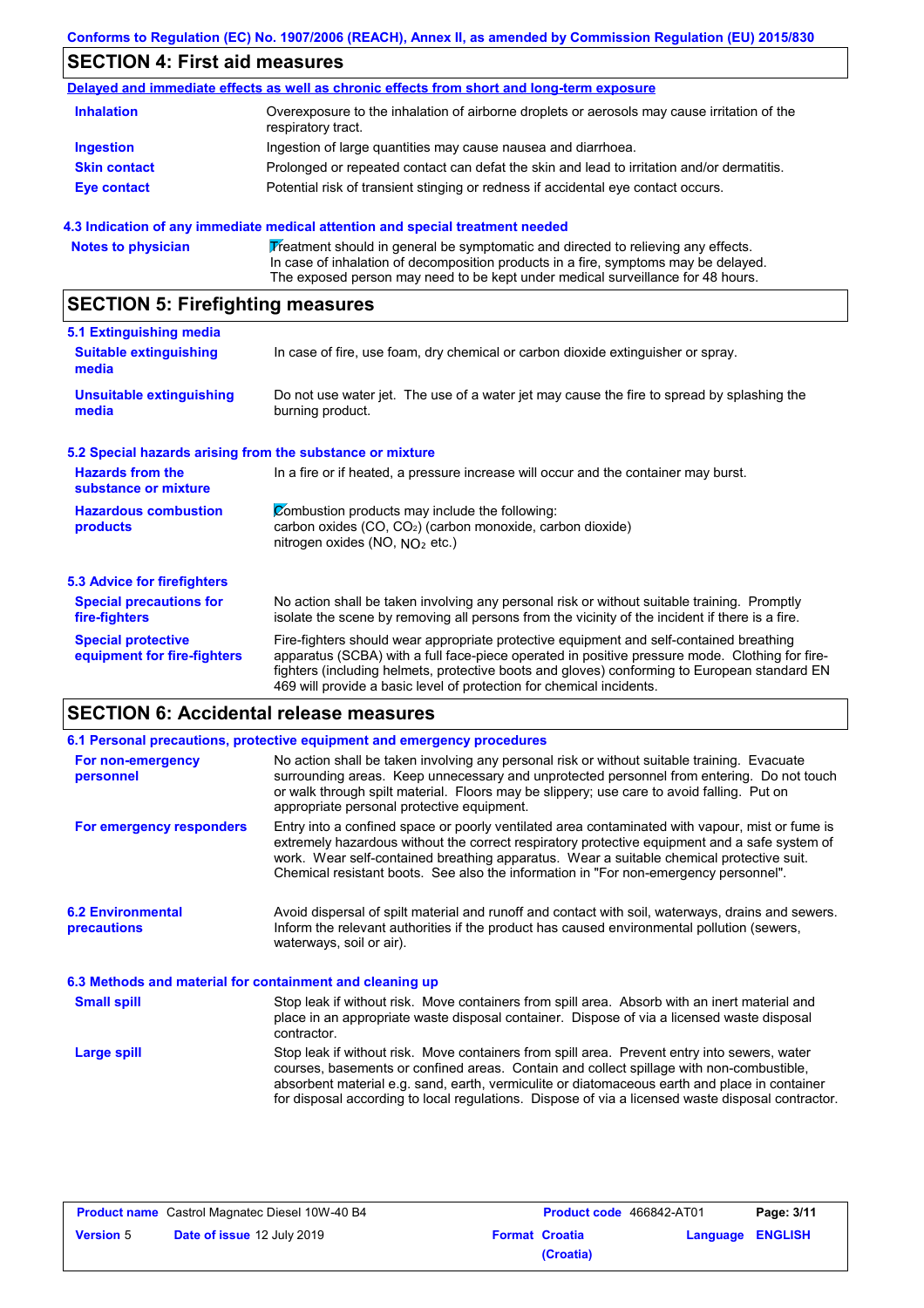## **SECTION 6: Accidental release measures**

| 6.4 Reference to other | See Section 1 for emergency contact information.                            |
|------------------------|-----------------------------------------------------------------------------|
| sections               | See Section 5 for firefighting measures.                                    |
|                        | See Section 8 for information on appropriate personal protective equipment. |
|                        | See Section 12 for environmental precautions.                               |
|                        | See Section 13 for additional waste treatment information.                  |

## **SECTION 7: Handling and storage**

| 7.1 Precautions for safe handling                                             |                                                                                                                                                                                                                                                                                                                                                                                                                                                                                          |  |  |  |  |
|-------------------------------------------------------------------------------|------------------------------------------------------------------------------------------------------------------------------------------------------------------------------------------------------------------------------------------------------------------------------------------------------------------------------------------------------------------------------------------------------------------------------------------------------------------------------------------|--|--|--|--|
| <b>Protective measures</b>                                                    | Put on appropriate personal protective equipment.                                                                                                                                                                                                                                                                                                                                                                                                                                        |  |  |  |  |
| <b>Advice on general</b><br>occupational hygiene                              | Eating, drinking and smoking should be prohibited in areas where this material is handled,<br>stored and processed. Wash thoroughly after handling. Remove contaminated clothing and<br>protective equipment before entering eating areas. See also Section 8 for additional<br>information on hygiene measures.                                                                                                                                                                         |  |  |  |  |
| <b>7.2 Conditions for safe</b><br>storage, including any<br>incompatibilities | Store in accordance with local requiations. Store in a dry, cool and well-ventilated area, away<br>from incompatible materials (see Section 10). Keep away from heat and direct sunlight. Keep<br>container tightly closed and sealed until ready for use. Containers that have been opened must<br>be carefully resealed and kept upright to prevent leakage. Store and use only in equipment/<br>containers designed for use with this product. Do not store in unlabelled containers. |  |  |  |  |
| <b>Not suitable</b>                                                           | Prolonged exposure to elevated temperature.                                                                                                                                                                                                                                                                                                                                                                                                                                              |  |  |  |  |
| 7.3 Specific end use(s)                                                       |                                                                                                                                                                                                                                                                                                                                                                                                                                                                                          |  |  |  |  |
| <b>Recommendations</b>                                                        | See section 1.2 and Exposure scenarios in annex, if applicable.                                                                                                                                                                                                                                                                                                                                                                                                                          |  |  |  |  |
|                                                                               |                                                                                                                                                                                                                                                                                                                                                                                                                                                                                          |  |  |  |  |

## **SECTION 8: Exposure controls/personal protection**

#### **8.1 Control parameters**

#### **Occupational exposure limits**

Whilst specific OELs for certain components may be shown in this section, other components may be present in any mist, vapour or dust produced. Therefore, the specific OELs may not be applicable to the product as a whole and are provided for guidance only.

**Recommended monitoring procedures** If this product contains ingredients with exposure limits, personal, workplace atmosphere or

biological monitoring may be required to determine the effectiveness of the ventilation or other control measures and/or the necessity to use respiratory protective equipment. Reference should be made to monitoring standards, such as the following: European Standard EN 689 (Workplace atmospheres - Guidance for the assessment of exposure by inhalation to chemical agents for comparison with limit values and measurement strategy) European Standard EN 14042 (Workplace atmospheres - Guide for the application and use of procedures for the assessment of exposure to chemical and biological agents) European Standard EN 482 (Workplace atmospheres - General requirements for the performance of procedures for the measurement of chemical agents) Reference to national guidance documents for methods for the determination of hazardous substances will also be required.

## **Derived No Effect Level**

No DNELs/DMELs available.

#### **Predicted No Effect Concentration**

No PNECs available

| <b>8.2 Exposure controls</b>                          |                                                                                                                                                                                                                                                                                                                                                                                                                                                                                                                                                                                                                                                                                                                                                                                                                                                                                                                                                                                                         |                                    |          |                |
|-------------------------------------------------------|---------------------------------------------------------------------------------------------------------------------------------------------------------------------------------------------------------------------------------------------------------------------------------------------------------------------------------------------------------------------------------------------------------------------------------------------------------------------------------------------------------------------------------------------------------------------------------------------------------------------------------------------------------------------------------------------------------------------------------------------------------------------------------------------------------------------------------------------------------------------------------------------------------------------------------------------------------------------------------------------------------|------------------------------------|----------|----------------|
| <b>Appropriate engineering</b><br>controls            | Provide exhaust ventilation or other engineering controls to keep the relevant airborne<br>concentrations below their respective occupational exposure limits.<br>All activities involving chemicals should be assessed for their risks to health, to ensure<br>exposures are adequately controlled. Personal protective equipment should only be considered<br>after other forms of control measures (e.g. engineering controls) have been suitably evaluated.<br>Personal protective equipment should conform to appropriate standards, be suitable for use, be<br>kept in good condition and properly maintained.<br>Your supplier of personal protective equipment should be consulted for advice on selection and<br>appropriate standards. For further information contact your national organisation for standards.<br>The final choice of protective equipment will depend upon a risk assessment. It is important to<br>ensure that all items of personal protective equipment are compatible. |                                    |          |                |
| <b>Individual protection measures</b>                 |                                                                                                                                                                                                                                                                                                                                                                                                                                                                                                                                                                                                                                                                                                                                                                                                                                                                                                                                                                                                         |                                    |          |                |
| <b>Hygiene measures</b>                               | Wash hands, forearms and face thoroughly after handling chemical products, before eating,<br>smoking and using the lavatory and at the end of the working period. Ensure that eyewash<br>stations and safety showers are close to the workstation location.                                                                                                                                                                                                                                                                                                                                                                                                                                                                                                                                                                                                                                                                                                                                             |                                    |          |                |
| <b>Respiratory protection</b>                         |                                                                                                                                                                                                                                                                                                                                                                                                                                                                                                                                                                                                                                                                                                                                                                                                                                                                                                                                                                                                         |                                    |          |                |
| <b>Product name</b> Castrol Magnatec Diesel 10W-40 B4 |                                                                                                                                                                                                                                                                                                                                                                                                                                                                                                                                                                                                                                                                                                                                                                                                                                                                                                                                                                                                         | <b>Product code</b> 466842-AT01    |          | Page: 4/11     |
| <b>Version 5</b><br><b>Date of issue 12 July 2019</b> |                                                                                                                                                                                                                                                                                                                                                                                                                                                                                                                                                                                                                                                                                                                                                                                                                                                                                                                                                                                                         | <b>Format Croatia</b><br>(Croatia) | Language | <b>ENGLISH</b> |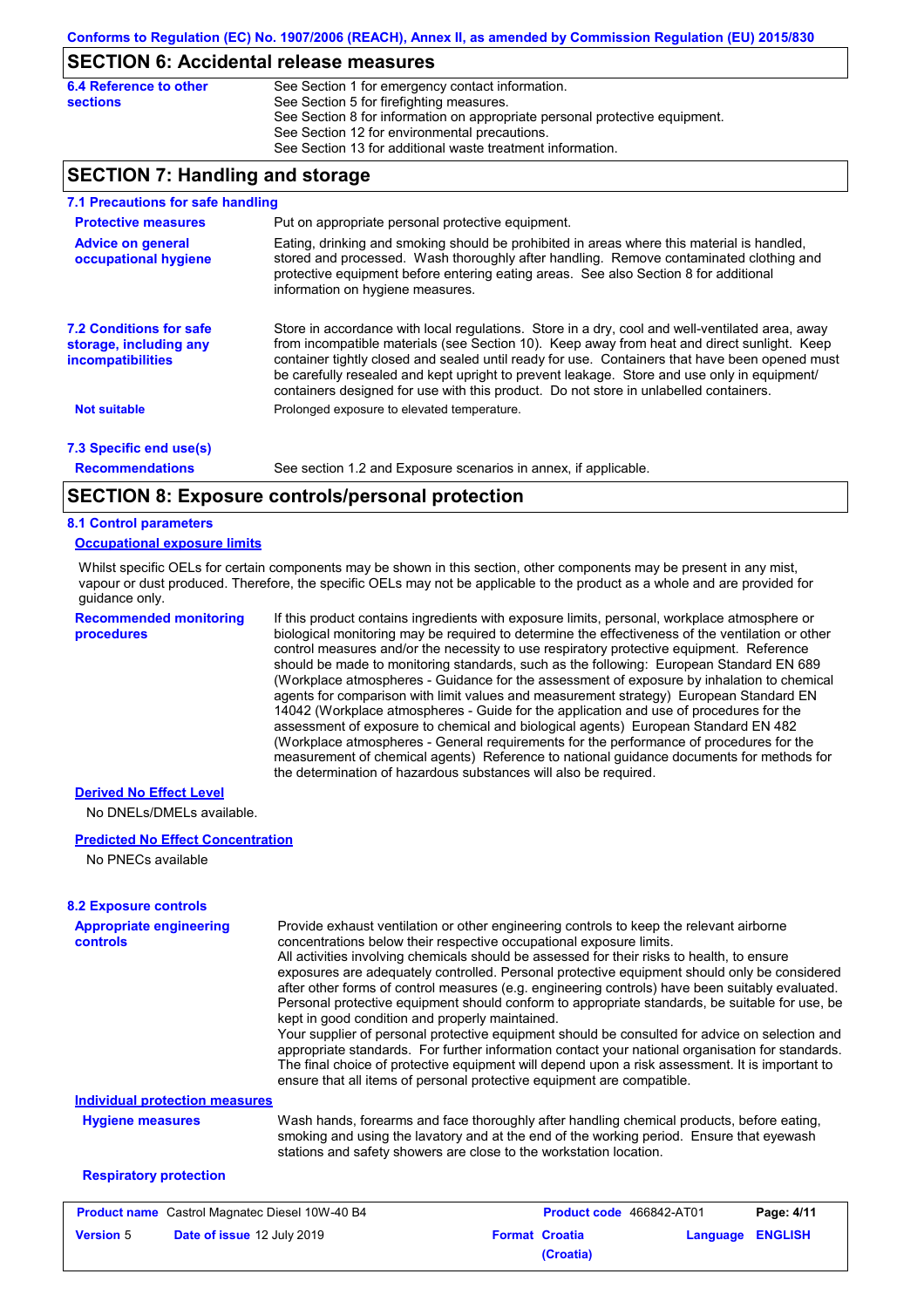# **SECTION 8: Exposure controls/personal protection**

|                            | In case of insufficient ventilation, wear suitable respiratory equipment.<br>The correct choice of respiratory protection depends upon the chemicals being handled, the<br>conditions of work and use, and the condition of the respiratory equipment. Safety procedures<br>should be developed for each intended application. Respiratory protection equipment should<br>therefore be chosen in consultation with the supplier/manufacturer and with a full assessment<br>of the working conditions.                                                                                                                                             |
|----------------------------|---------------------------------------------------------------------------------------------------------------------------------------------------------------------------------------------------------------------------------------------------------------------------------------------------------------------------------------------------------------------------------------------------------------------------------------------------------------------------------------------------------------------------------------------------------------------------------------------------------------------------------------------------|
| <b>Eye/face protection</b> | Safety glasses with side shields.                                                                                                                                                                                                                                                                                                                                                                                                                                                                                                                                                                                                                 |
| <b>Skin protection</b>     |                                                                                                                                                                                                                                                                                                                                                                                                                                                                                                                                                                                                                                                   |
| <b>Hand protection</b>     | <b>General Information:</b>                                                                                                                                                                                                                                                                                                                                                                                                                                                                                                                                                                                                                       |
|                            | Because specific work environments and material handling practices vary, safety procedures<br>should be developed for each intended application. The correct choice of protective gloves<br>depends upon the chemicals being handled, and the conditions of work and use. Most gloves<br>provide protection for only a limited time before they must be discarded and replaced (even the<br>best chemically resistant gloves will break down after repeated chemical exposures).                                                                                                                                                                  |
|                            | Gloves should be chosen in consultation with the supplier / manufacturer and taking account of<br>a full assessment of the working conditions.                                                                                                                                                                                                                                                                                                                                                                                                                                                                                                    |
|                            | Recommended: Nitrile gloves.<br><b>Breakthrough time:</b>                                                                                                                                                                                                                                                                                                                                                                                                                                                                                                                                                                                         |
|                            | Breakthrough time data are generated by glove manufacturers under laboratory test conditions<br>and represent how long a glove can be expected to provide effective permeation resistance. It<br>is important when following breakthrough time recommendations that actual workplace<br>conditions are taken into account. Always consult with your glove supplier for up-to-date<br>technical information on breakthrough times for the recommended glove type.<br>Our recommendations on the selection of gloves are as follows:                                                                                                                |
|                            | Continuous contact:                                                                                                                                                                                                                                                                                                                                                                                                                                                                                                                                                                                                                               |
|                            | Gloves with a minimum breakthrough time of 240 minutes, or >480 minutes if suitable gloves<br>can be obtained.<br>If suitable gloves are not available to offer that level of protection, gloves with shorter<br>breakthrough times may be acceptable as long as appropriate glove maintenance and<br>replacement regimes are determined and adhered to.                                                                                                                                                                                                                                                                                          |
|                            | Short-term / splash protection:                                                                                                                                                                                                                                                                                                                                                                                                                                                                                                                                                                                                                   |
|                            | Recommended breakthrough times as above.<br>It is recognised that for short-term, transient exposures, gloves with shorter breakthrough times<br>may commonly be used. Therefore, appropriate maintenance and replacement regimes must<br>be determined and rigorously followed.                                                                                                                                                                                                                                                                                                                                                                  |
|                            | <b>Glove Thickness:</b>                                                                                                                                                                                                                                                                                                                                                                                                                                                                                                                                                                                                                           |
|                            | For general applications, we recommend gloves with a thickness typically greater than 0.35 mm.                                                                                                                                                                                                                                                                                                                                                                                                                                                                                                                                                    |
|                            | It should be emphasised that glove thickness is not necessarily a good predictor of glove<br>resistance to a specific chemical, as the permeation efficiency of the glove will be dependent<br>on the exact composition of the glove material. Therefore, glove selection should also be based<br>on consideration of the task requirements and knowledge of breakthrough times.<br>Glove thickness may also vary depending on the glove manufacturer, the glove type and the<br>glove model. Therefore, the manufacturers' technical data should always be taken into account<br>to ensure selection of the most appropriate glove for the task. |
|                            | Note: Depending on the activity being conducted, gloves of varying thickness may be required<br>for specific tasks. For example:                                                                                                                                                                                                                                                                                                                                                                                                                                                                                                                  |
|                            | • Thinner gloves (down to 0.1 mm or less) may be required where a high degree of manual<br>dexterity is needed. However, these gloves are only likely to give short duration protection and<br>would normally be just for single use applications, then disposed of.                                                                                                                                                                                                                                                                                                                                                                              |
|                            | • Thicker gloves (up to 3 mm or more) may be required where there is a mechanical (as well<br>as a chemical) risk i.e. where there is abrasion or puncture potential.                                                                                                                                                                                                                                                                                                                                                                                                                                                                             |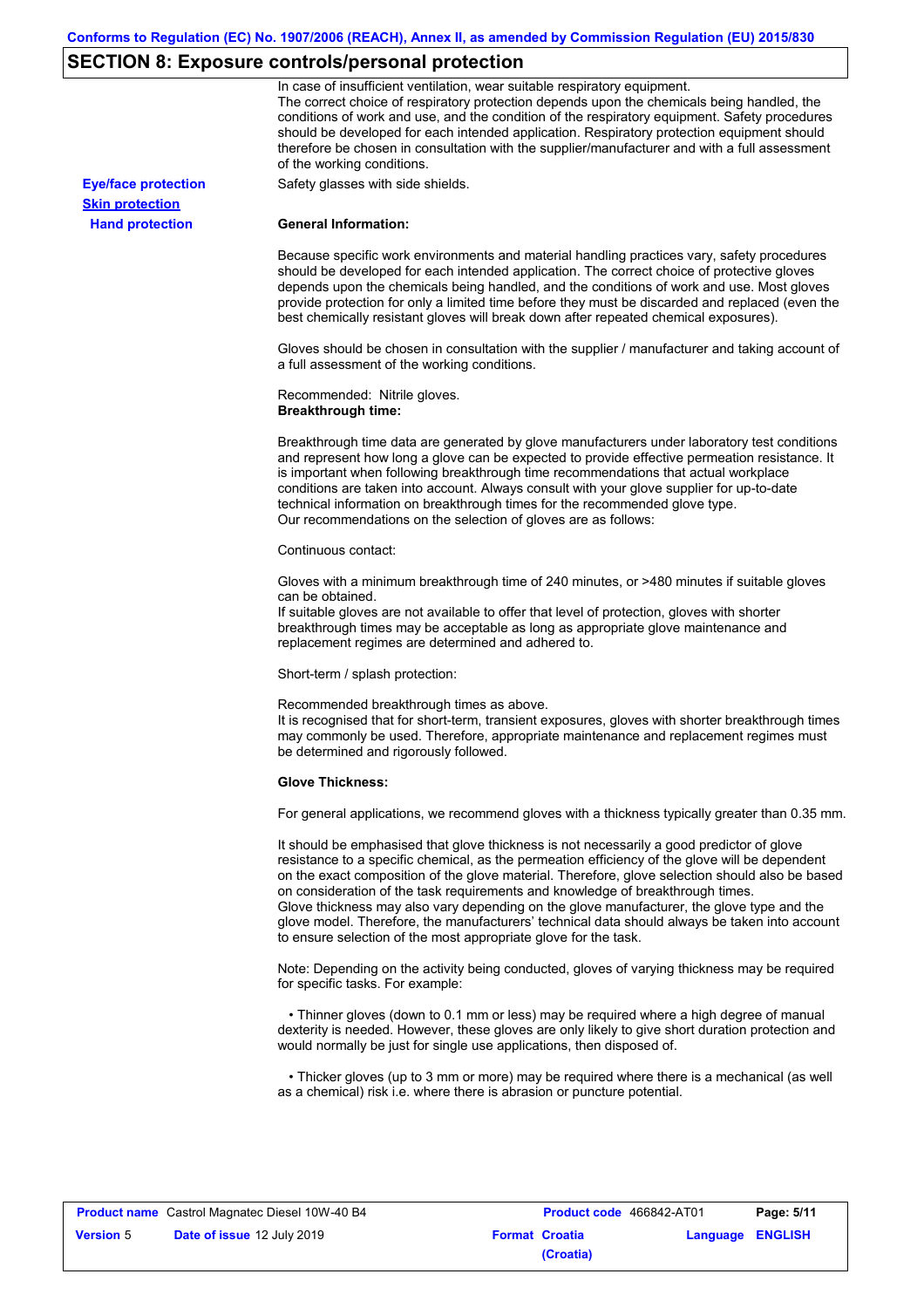# **SECTION 8: Exposure controls/personal protection**

| <b>Skin and body</b>                             | Use of protective clothing is good industrial practice.<br>Personal protective equipment for the body should be selected based on the task being<br>performed and the risks involved and should be approved by a specialist before handling this<br>product.<br>Cotton or polyester/cotton overalls will only provide protection against light superficial<br>contamination that will not soak through to the skin. Overalls should be laundered on a regular<br>basis. When the risk of skin exposure is high (e.g. when cleaning up spillages or if there is a<br>risk of splashing) then chemical resistant aprons and/or impervious chemical suits and boots<br>will be required. |
|--------------------------------------------------|---------------------------------------------------------------------------------------------------------------------------------------------------------------------------------------------------------------------------------------------------------------------------------------------------------------------------------------------------------------------------------------------------------------------------------------------------------------------------------------------------------------------------------------------------------------------------------------------------------------------------------------------------------------------------------------|
| <b>Refer to standards:</b>                       | Respiratory protection: EN 529<br>Gloves: EN 420, EN 374<br>Eye protection: EN 166<br>Filtering half-mask: EN 149<br>Filtering half-mask with valve: EN 405<br>Half-mask: EN 140 plus filter<br>Full-face mask: EN 136 plus filter<br>Particulate filters: EN 143<br>Gas/combined filters: EN 14387                                                                                                                                                                                                                                                                                                                                                                                   |
| <b>Environmental exposure</b><br><b>controls</b> | Emissions from ventilation or work process equipment should be checked to ensure they<br>comply with the requirements of environmental protection legislation. In some cases, fume<br>scrubbers, filters or engineering modifications to the process equipment will be necessary to<br>reduce emissions to acceptable levels.                                                                                                                                                                                                                                                                                                                                                         |

## **SECTION 9: Physical and chemical properties**

## **9.1 Information on basic physical and chemical properties**

| <b>Appearance</b>                                      |                                                                                                                                                |
|--------------------------------------------------------|------------------------------------------------------------------------------------------------------------------------------------------------|
| <b>Physical state</b>                                  | Liquid.                                                                                                                                        |
| <b>Colour</b>                                          | Brown. [Light]                                                                                                                                 |
| <b>Odour</b>                                           | Not available.                                                                                                                                 |
| <b>Odour threshold</b>                                 | Not available.                                                                                                                                 |
| pH                                                     | Not available.                                                                                                                                 |
| <b>Melting point/freezing point</b>                    | Not available.                                                                                                                                 |
| Initial boiling point and boiling<br>range             | Not available.                                                                                                                                 |
| <b>Pour point</b>                                      | $-42$ °C                                                                                                                                       |
| <b>Flash point</b>                                     | Closed cup: 205°C (401°F) [Pensky-Martens.]<br>Open cup: 219°C (426.2°F) [Cleveland.]                                                          |
| <b>Evaporation rate</b>                                | Not available.                                                                                                                                 |
| <b>Flammability (solid, gas)</b>                       | Not available.                                                                                                                                 |
| <b>Upper/lower flammability or</b><br>explosive limits | Not available.                                                                                                                                 |
| <b>Vapour pressure</b>                                 | Not available.                                                                                                                                 |
| <b>Vapour density</b>                                  | Not available.                                                                                                                                 |
| <b>Relative density</b>                                | Not available.                                                                                                                                 |
| <b>Density</b>                                         | <1000 kg/m <sup>3</sup> (<1 g/cm <sup>3</sup> ) at 20 <sup>°</sup> C                                                                           |
| <b>Solubility(ies)</b>                                 | insoluble in water.                                                                                                                            |
| <b>Partition coefficient: n-octanol/</b><br>water      | Not available.                                                                                                                                 |
| <b>Auto-ignition temperature</b>                       | Not available.                                                                                                                                 |
| <b>Decomposition temperature</b>                       | Not available.                                                                                                                                 |
| <b>Viscosity</b>                                       | Kinematic: $96.2$ mm <sup>2</sup> /s ( $96.2$ cSt) at $40^{\circ}$ C<br>Kinematic: 13.2 to 16.3 mm <sup>2</sup> /s (13.2 to 16.3 cSt) at 100°C |
| <b>Explosive properties</b>                            | Not available.                                                                                                                                 |
| <b>Oxidising properties</b>                            | Not available.                                                                                                                                 |

## **9.2 Other information**

No additional information.

|                  | <b>Product name</b> Castrol Magnatec Diesel 10W-40 B4 |
|------------------|-------------------------------------------------------|
| <b>Version 5</b> | Date of issue 12 July 2019                            |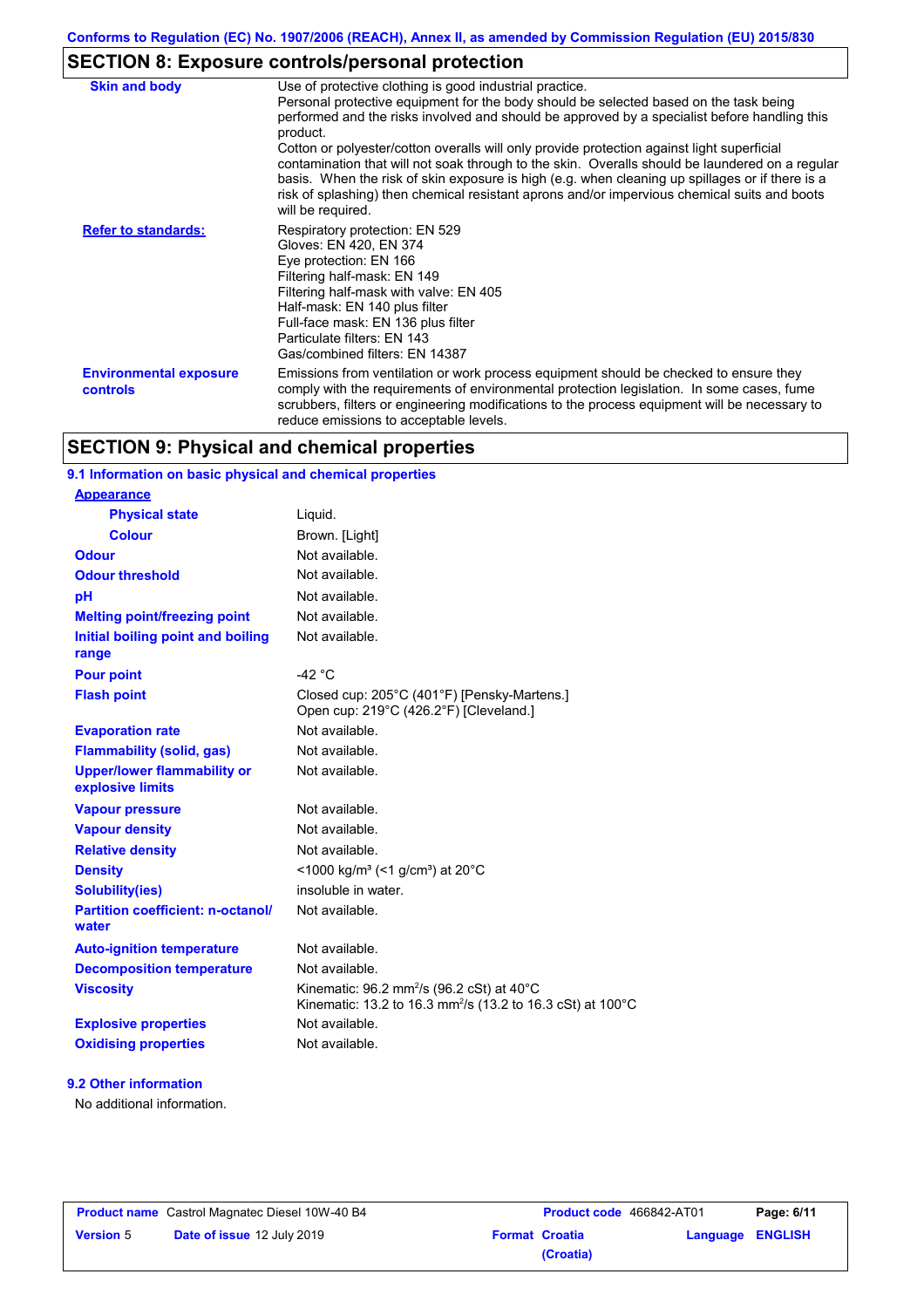| <b>SECTION 10: Stability and reactivity</b>       |                                                                                                                                                                         |  |  |
|---------------------------------------------------|-------------------------------------------------------------------------------------------------------------------------------------------------------------------------|--|--|
| <b>10.1 Reactivity</b>                            | No specific test data available for this product. Refer to Conditions to avoid and Incompatible<br>materials for additional information.                                |  |  |
| <b>10.2 Chemical stability</b>                    | The product is stable.                                                                                                                                                  |  |  |
| <b>10.3 Possibility of</b><br>hazardous reactions | Under normal conditions of storage and use, hazardous reactions will not occur.<br>Under normal conditions of storage and use, hazardous polymerisation will not occur. |  |  |
| <b>10.4 Conditions to avoid</b>                   | Avoid all possible sources of ignition (spark or flame).                                                                                                                |  |  |
| 10.5 Incompatible materials                       | Reactive or incompatible with the following materials: oxidising materials.                                                                                             |  |  |
| <b>10.6 Hazardous</b><br>decomposition products   | Under normal conditions of storage and use, hazardous decomposition products should not be<br>produced.                                                                 |  |  |

## **SECTION 11: Toxicological information**

 $\mathbf I$ 

| 11.1 Information on toxicological effects          |                                                                                                                                                                                                                                                                                                                                                                                                                 |
|----------------------------------------------------|-----------------------------------------------------------------------------------------------------------------------------------------------------------------------------------------------------------------------------------------------------------------------------------------------------------------------------------------------------------------------------------------------------------------|
| <b>Acute toxicity estimates</b>                    |                                                                                                                                                                                                                                                                                                                                                                                                                 |
| Not available.                                     |                                                                                                                                                                                                                                                                                                                                                                                                                 |
| <b>Information on likely</b><br>routes of exposure | Routes of entry anticipated: Dermal, Inhalation.                                                                                                                                                                                                                                                                                                                                                                |
| <b>Potential acute health effects</b>              |                                                                                                                                                                                                                                                                                                                                                                                                                 |
| <b>Inhalation</b>                                  | Exposure to decomposition products may cause a health hazard. Serious effects may be<br>delayed following exposure.                                                                                                                                                                                                                                                                                             |
| <b>Ingestion</b>                                   | No known significant effects or critical hazards.                                                                                                                                                                                                                                                                                                                                                               |
| <b>Skin contact</b>                                | Defatting to the skin. May cause skin dryness and irritation.                                                                                                                                                                                                                                                                                                                                                   |
| <b>Eye contact</b>                                 | Not classified as an eye irritant. Based on data available for this or related materials.                                                                                                                                                                                                                                                                                                                       |
|                                                    | <b>Symptoms related to the physical, chemical and toxicological characteristics</b>                                                                                                                                                                                                                                                                                                                             |
| <b>Inhalation</b>                                  | No specific data.                                                                                                                                                                                                                                                                                                                                                                                               |
| <b>Ingestion</b>                                   | No specific data.                                                                                                                                                                                                                                                                                                                                                                                               |
| <b>Skin contact</b>                                | Adverse symptoms may include the following:<br>irritation<br>dryness<br>cracking                                                                                                                                                                                                                                                                                                                                |
| <b>Eye contact</b>                                 | No specific data.                                                                                                                                                                                                                                                                                                                                                                                               |
|                                                    | Delayed and immediate effects as well as chronic effects from short and long-term exposure                                                                                                                                                                                                                                                                                                                      |
| <b>Inhalation</b>                                  | Overexposure to the inhalation of airborne droplets or aerosols may cause irritation of the<br>respiratory tract.                                                                                                                                                                                                                                                                                               |
| <b>Ingestion</b>                                   | Ingestion of large quantities may cause nausea and diarrhoea.                                                                                                                                                                                                                                                                                                                                                   |
| <b>Skin contact</b>                                | Prolonged or repeated contact can defat the skin and lead to irritation and/or dermatitis.                                                                                                                                                                                                                                                                                                                      |
| <b>Eye contact</b>                                 | Potential risk of transient stinging or redness if accidental eye contact occurs.                                                                                                                                                                                                                                                                                                                               |
| <b>Potential chronic health effects</b>            |                                                                                                                                                                                                                                                                                                                                                                                                                 |
| <b>General</b>                                     | <b>USED ENGINE OILS</b><br>Combustion products resulting from the operation of internal combustion engines contaminate<br>engine oils during use. Used engine oil may contain hazardous components which have the<br>potential to cause skin cancer. Frequent or prolonged contact with all types and makes of used<br>engine oil must therefore be avoided and a high standard of personal hygiene maintained. |
| <b>Carcinogenicity</b>                             | No known significant effects or critical hazards.                                                                                                                                                                                                                                                                                                                                                               |
| <b>Mutagenicity</b>                                | No known significant effects or critical hazards.                                                                                                                                                                                                                                                                                                                                                               |
| <b>Developmental effects</b>                       | No known significant effects or critical hazards.                                                                                                                                                                                                                                                                                                                                                               |
| <b>Fertility effects</b>                           | No known significant effects or critical hazards.                                                                                                                                                                                                                                                                                                                                                               |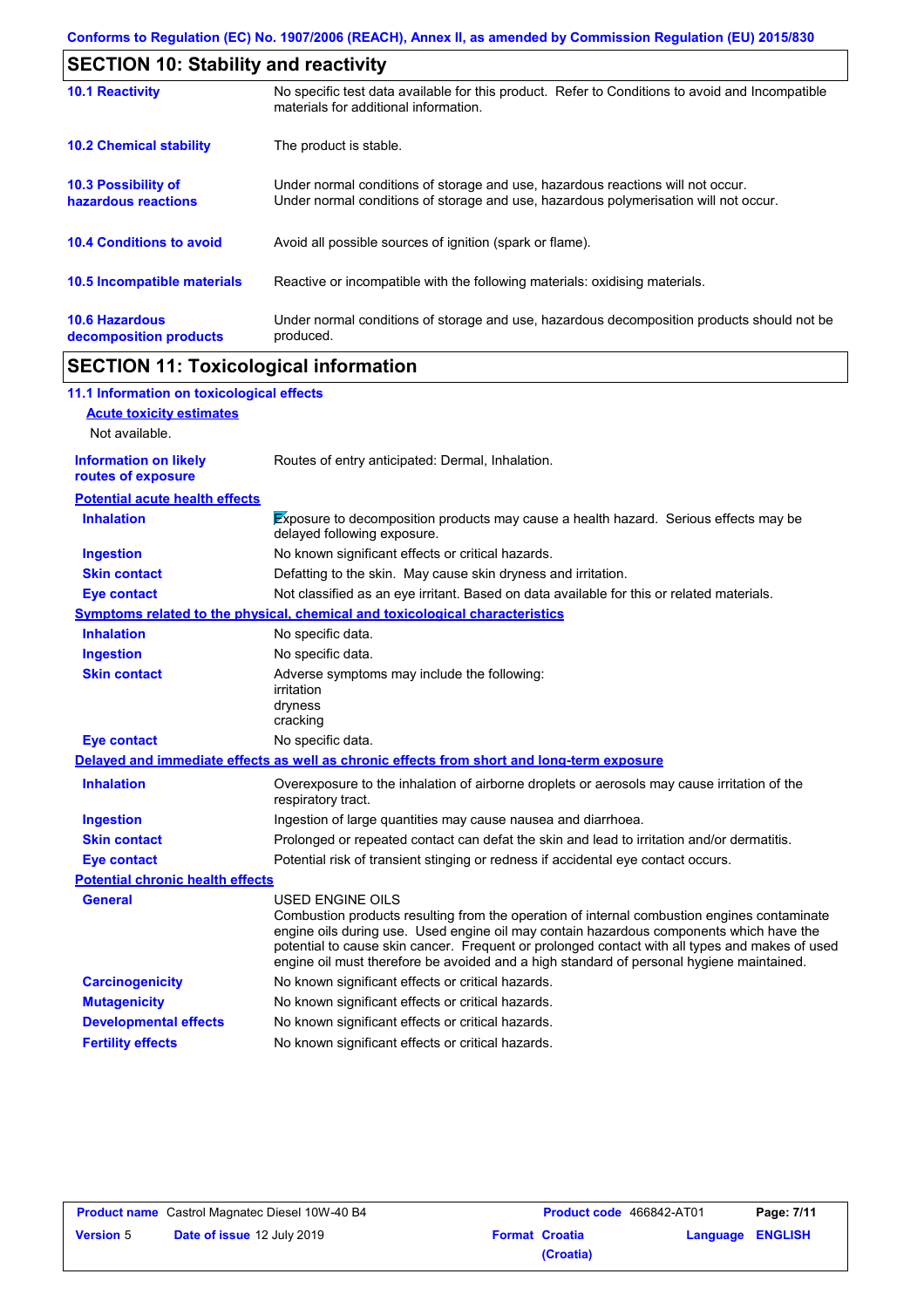## **SECTION 12: Ecological information**

**12.1 Toxicity**

**Environmental hazards** Not classified as dangerous

Product not classified for environmental effects. Based on data available for this or related materials.

#### **12.2 Persistence and degradability**

Expected to be biodegradable.

#### **12.3 Bioaccumulative potential**

This product is not expected to bioaccumulate through food chains in the environment.

| <b>12.4 Mobility in soil</b>                            |                                                                      |
|---------------------------------------------------------|----------------------------------------------------------------------|
| <b>Soil/water partition</b><br><b>coefficient (Koc)</b> | Not available.                                                       |
| <b>Mobility</b>                                         | Spillages may penetrate the soil causing ground water contamination. |

#### **12.5 Results of PBT and vPvB assessment**

Product does not meet the criteria for PBT or vPvB according to Regulation (EC) No. 1907/2006, Annex XIII.

#### **12.6 Other adverse effects**

Spills may form a film on water surfaces causing physical damage to organisms. Oxygen transfer could also be impaired. **Other ecological information**

## **SECTION 13: Disposal considerations**

#### **13.1 Waste treatment methods**

#### **Product**

**Methods of disposal**

Where possible, arrange for product to be recycled. Dispose of via an authorised person/ licensed waste disposal contractor in accordance with local regulations.

## **Hazardous waste** Yes.

**European waste catalogue (EWC)**

| Waste code                                                                                                                   | <b>Waste designation</b>                                         |  |  |
|------------------------------------------------------------------------------------------------------------------------------|------------------------------------------------------------------|--|--|
| $130205*$                                                                                                                    | Imineral-based non-chlorinated engine, gear and lubricating oils |  |  |
| . However, development the bited of the conditions are completed to the standard and accepted the condition of the condition |                                                                  |  |  |

However, deviation from the intended use and/or the presence of any potential contaminants may require an alternative waste disposal code to be assigned by the end user.

#### **Packaging Methods of disposal Special precautions** Where possible, arrange for product to be recycled. Dispose of via an authorised person/ licensed waste disposal contractor in accordance with local regulations. This material and its container must be disposed of in a safe way. Care should be taken when handling emptied containers that have not been cleaned or rinsed out. Empty containers or liners may retain some product residues. Empty containers represent a fire hazard as they may contain flammable product residues and vapour. Never weld, solder or braze empty containers. Avoid dispersal of spilt material and runoff and contact with soil, waterways, drains and sewers. **References** Commission 2014/955/EU Directive 2008/98/EC

## **SECTION 14: Transport information**

|                                           | <b>ADR/RID</b>                                        | <b>ADN</b>            | <b>IMDG</b>              | <b>IATA</b>                |
|-------------------------------------------|-------------------------------------------------------|-----------------------|--------------------------|----------------------------|
| 14.1 UN number                            | Not regulated.                                        | Not regulated.        | Not regulated.           | Not regulated.             |
| 14.2 UN proper<br>shipping name           |                                                       |                       |                          |                            |
| <b>14.3 Transport</b><br>hazard class(es) |                                                       |                       |                          |                            |
| 14.4 Packing<br>group                     |                                                       |                       |                          |                            |
|                                           | <b>Product name</b> Castrol Magnatec Diesel 10W-40 B4 |                       | Product code 466842-AT01 | Page: 8/11                 |
| <b>Version 5</b>                          | Date of issue 12 July 2019                            | <b>Format Croatia</b> | (Croatia)                | <b>ENGLISH</b><br>Language |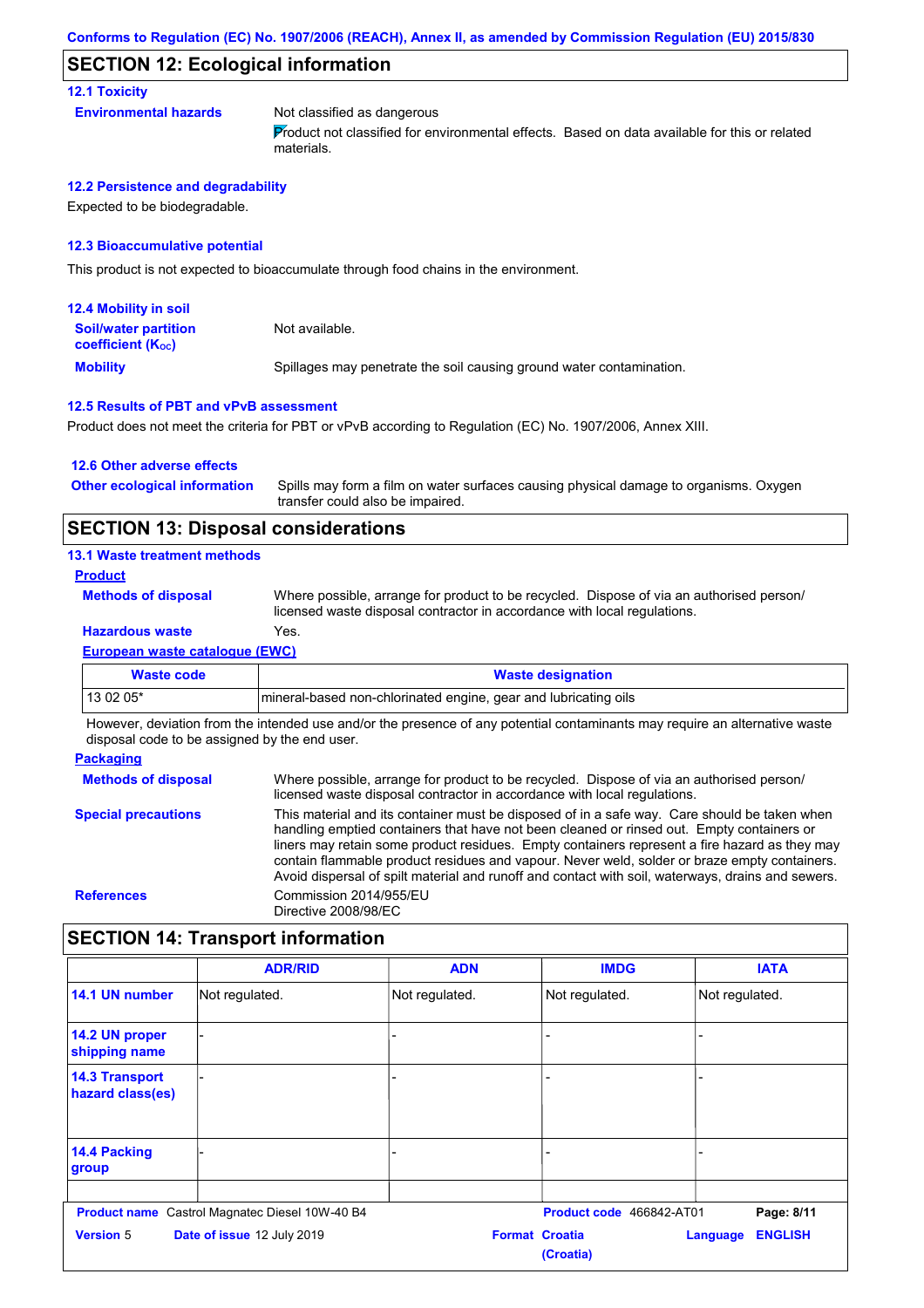### **Conforms to Regulation (EC) No. 1907/2006 (REACH), Annex II, as amended by Commission Regulation (EU) 2015/830**

## **SECTION 14: Transport information**

| __________________________________ |      |      |     |                 |  |
|------------------------------------|------|------|-----|-----------------|--|
| 14.5                               | INo. | 'No. | No. | IN <sub>o</sub> |  |
| <b>Environmental</b>               |      |      |     |                 |  |
| hazards                            |      |      |     |                 |  |
| <b>Additional</b><br>information   |      |      |     |                 |  |

**14.6 Special precautions for user** Not available.

#### **14.7 Transport in bulk according to Annex II of Marpol and the IBC Code** Not available.

## **SECTION 15: Regulatory information**

**Other regulations REACH Status** The company, as identified in Section 1, sells this product in the EU in compliance with the current requirements of REACH. **15.1 Safety, health and environmental regulations/legislation specific for the substance or mixture EU Regulation (EC) No. 1907/2006 (REACH) Annex XIV - List of substances subject to authorisation Substances of very high concern** None of the components are listed. All components are listed or exempted. All components are listed or exempted. All components are listed or exempted. All components are listed or exempted. All components are active or exempted. All components are listed or exempted. All components are listed or exempted. **United States inventory (TSCA 8b) Australia inventory (AICS) Canada inventory China inventory (IECSC) Japan inventory (ENCS) Korea inventory (KECI) Philippines inventory (PICCS) Taiwan Chemical Substances Inventory (TCSI)** All components are listed or exempted. **Ozone depleting substances (1005/2009/EU)** Not listed. **Prior Informed Consent (PIC) (649/2012/EU)** Not listed. **Seveso Directive** This product is not controlled under the Seveso Directive. None of the components are listed. **Annex XIV**

| <b>15.2 Chemical safety</b> | A Chemical Safety Assessment has been carried out for one or more of the substances within  |
|-----------------------------|---------------------------------------------------------------------------------------------|
| assessment                  | this mixture. A Chemical Safety Assessment has not been carried out for the mixture itself. |

#### **SECTION 16: Other information Abbreviations and acronyms** ADN = European Provisions concerning the International Carriage of Dangerous Goods by Inland Waterway ADR = The European Agreement concerning the International Carriage of Dangerous Goods by Road ATE = Acute Toxicity Estimate BCF = Bioconcentration Factor CAS = Chemical Abstracts Service CLP = Classification, Labelling and Packaging Regulation [Regulation (EC) No. 1272/2008] CSA = Chemical Safety Assessment CSR = Chemical Safety Report DMEL = Derived Minimal Effect Level **Product name** Castrol Magnatec Diesel 10W-40 B4 **Product Code 466842-AT01 Page: 9/11 Version** 5 **Date of issue** 12 July 2019 **Format Croatia Language ENGLISH (Croatia)**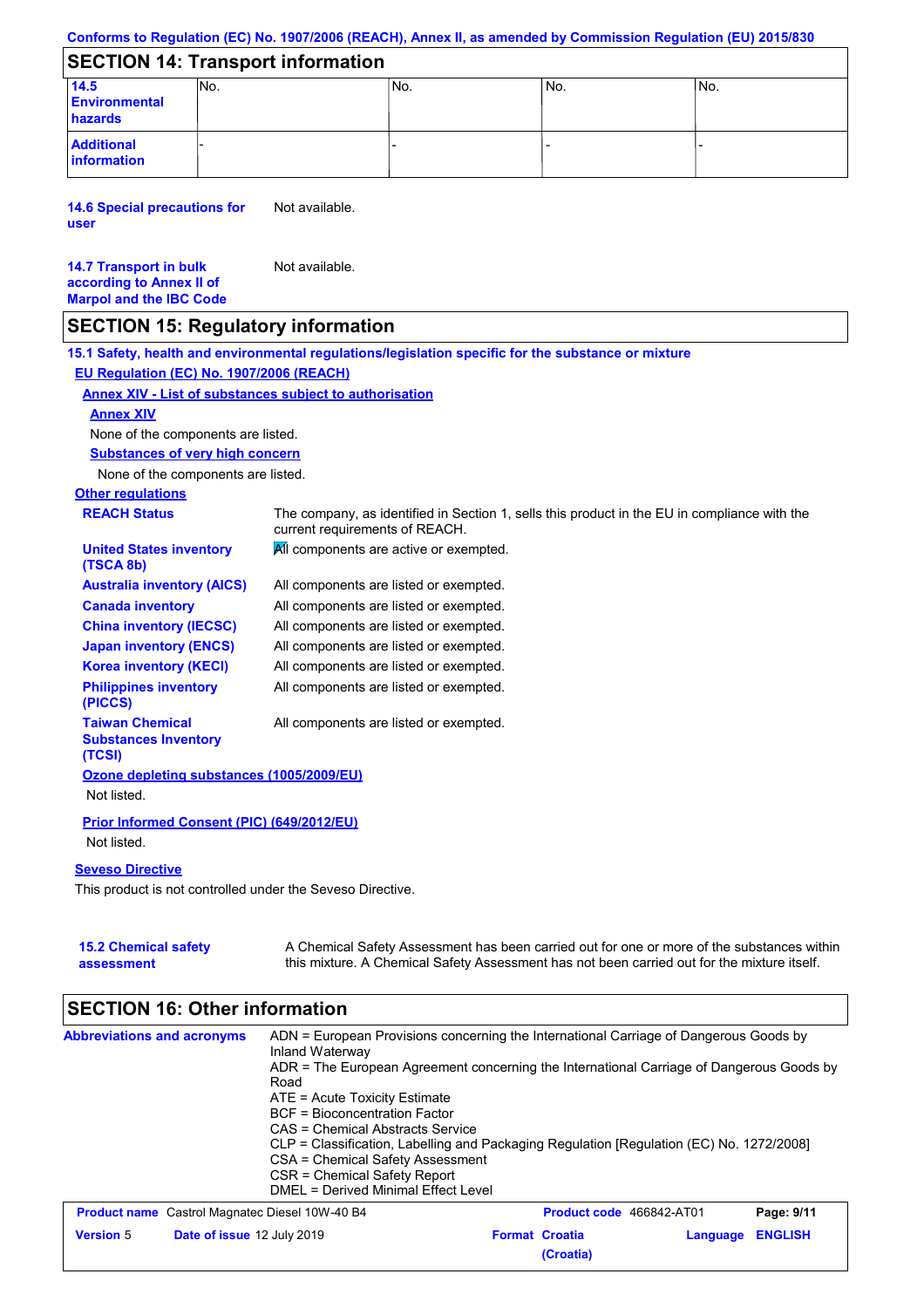## **SECTION 16: Other information**

DNEL = Derived No Effect Level EINECS = European Inventory of Existing Commercial chemical Substances ES = Exposure Scenario EUH statement = CLP-specific Hazard statement EWC = European Waste Catalogue GHS = Globally Harmonized System of Classification and Labelling of Chemicals IATA = International Air Transport Association IBC = Intermediate Bulk Container IMDG = International Maritime Dangerous Goods LogPow = logarithm of the octanol/water partition coefficient MARPOL = International Convention for the Prevention of Pollution From Ships, 1973 as modified by the Protocol of 1978. ("Marpol" = marine pollution) OECD = Organisation for Economic Co-operation and Development PBT = Persistent, Bioaccumulative and Toxic PNEC = Predicted No Effect Concentration REACH = Registration, Evaluation, Authorisation and Restriction of Chemicals Regulation [Regulation (EC) No. 1907/2006] RID = The Regulations concerning the International Carriage of Dangerous Goods by Rail RRN = REACH Registration Number SADT = Self-Accelerating Decomposition Temperature SVHC = Substances of Very High Concern STOT-RE = Specific Target Organ Toxicity - Repeated Exposure STOT-SE = Specific Target Organ Toxicity - Single Exposure TWA = Time weighted average UN = United Nations UVCB = Complex hydrocarbon substance VOC = Volatile Organic Compound vPvB = Very Persistent and Very Bioaccumulative Varies = may contain one or more of the following 64741-88-4 / RRN 01-2119488706-23, 64741-89-5 / RRN 01-2119487067-30, 64741-95-3 / RRN 01-2119487081-40, 64741-96-4/ RRN 01-2119483621-38, 64742-01-4 / RRN 01-2119488707-21, 64742-44-5 / RRN 01-2119985177-24, 64742-45-6, 64742-52-5 / RRN 01-2119467170-45, 64742-53-6 / RRN 01-2119480375-34, 64742-54-7 / RRN 01-2119484627-25, 64742-55-8 / RRN 01-2119487077-29, 64742-56-9 / RRN 01-2119480132-48, 64742-57-0 / RRN 01-2119489287-22, 64742-58-1, 64742-62-7 / RRN 01-2119480472-38, 64742-63-8, 64742-65-0 / RRN 01-2119471299-27, 64742-70-7 / RRN 01-2119487080-42, 72623-85-9 / RRN 01-2119555262-43, 72623-86-0 / RRN 01-2119474878-16, 72623-87-1 / RRN 01-2119474889-13

### **Procedure used to derive the classification according to Regulation (EC) No. 1272/2008 [CLP/GHS]**

| <b>Classification</b>                                   |                                                                           | <b>Justification</b>                                                                                                                        |  |  |  |  |
|---------------------------------------------------------|---------------------------------------------------------------------------|---------------------------------------------------------------------------------------------------------------------------------------------|--|--|--|--|
| Not classified.                                         |                                                                           |                                                                                                                                             |  |  |  |  |
| <b>Full text of abbreviated H</b><br><b>statements</b>  | H315<br>H318<br>H411                                                      | Causes skin irritation.<br>Causes serious eye damage.<br>Toxic to aquatic life with long lasting effects.                                   |  |  |  |  |
| <b>Full text of classifications</b><br><b>[CLP/GHS]</b> | Aquatic Chronic 2, H411<br>Eye Dam. 1, H318<br><b>Skin Irrit. 2. H315</b> | LONG-TERM (CHRONIC) AQUATIC HAZARD - Category 2<br>SERIOUS EYE DAMAGE/EYE IRRITATION - Category 1<br>SKIN CORROSION/IRRITATION - Category 2 |  |  |  |  |
| <b>History</b>                                          |                                                                           |                                                                                                                                             |  |  |  |  |
| Date of issue/Date of<br>revision                       | 12/07/2019.                                                               |                                                                                                                                             |  |  |  |  |
| Date of previous issue                                  | 11/03/2019.                                                               |                                                                                                                                             |  |  |  |  |
| <b>Prepared by</b>                                      | <b>Product Stewardship</b>                                                |                                                                                                                                             |  |  |  |  |

#### **Indicates information that has changed from previously issued version.**

### **Notice to reader**

All reasonably practicable steps have been taken to ensure this data sheet and the health, safety and environmental information contained in it is accurate as of the date specified below. No warranty or representation, express or implied is made as to the accuracy or completeness of the data and information in this data sheet.

The data and advice given apply when the product is sold for the stated application or applications. You should not use the product other than for the stated application or applications without seeking advice from BP Group.

It is the user's obligation to evaluate and use this product safely and to comply with all applicable laws and regulations. The BP Group shall not be responsible for any damage or injury resulting from use, other than the stated product use of the material, from any failure to adhere to recommendations, or from any hazards inherent in the nature of the material. Purchasers of the product for supply to a third party for use at work, have a duty to take all necessary steps to ensure that any person handling or using the product is provided with the information in this sheet. Employers have a duty to tell employees and others who may be affected of any hazards described in this sheet and of any precautions that should be taken. You can contact the BP Group to ensure that this document is the most current available. Alteration of this document is strictly prohibited.

| <b>Product name</b> Castrol Magnatec Diesel 10W-40 B4 |                                   |  | <b>Product code</b> 466842-AT01 | Page: 10/11             |  |
|-------------------------------------------------------|-----------------------------------|--|---------------------------------|-------------------------|--|
| <b>Version 5</b>                                      | <b>Date of issue 12 July 2019</b> |  | <b>Format Croatia</b>           | <b>Language ENGLISH</b> |  |
|                                                       |                                   |  | (Croatia)                       |                         |  |